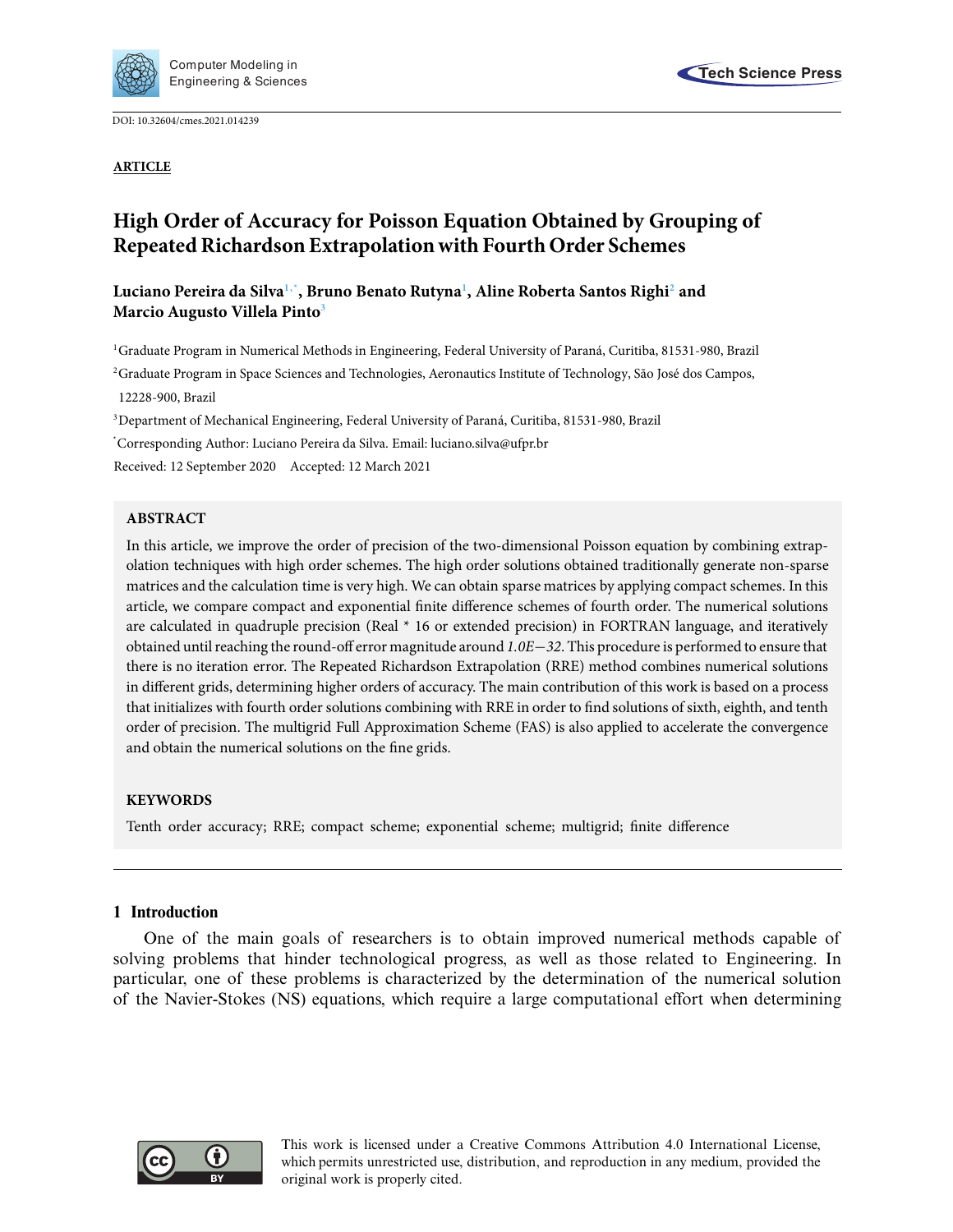the numerical solution of the continuity equation, represented by the Poisson equation. The simplified two-dimensional Poisson equation is given by

<span id="page-1-0"></span>
$$
\frac{\partial^2 u}{\partial x^2} + \frac{\partial^2 u}{\partial y^2} = -f, \quad \text{in } \Omega,
$$
\n(1)

along with boundary conditions relating to the  $\Omega$  domain of the problem. Some studies, including Poisson equation, present solutions using compact fourth and sixth order methods with direct methods to solve the system of equations [\[1](#page-14-0)]. In addition, they have found results including higher order of accuracy on non-uniform grids to determine critical grids that violate [\[2\]](#page-15-0) stability conditions. In  $\lceil 3 \rceil$  the Eq.  $\lceil 1 \rceil$  was solved numerically by combining the standard multigrid method and Repeated Richardson Extrapolations (RRE), where solutions of sixth order of accuracy were obtained. In the work of [\[4\]](#page-15-2) an unconventional compact nine points form was introduced, named as Exponential Difference Scheme based on the Finite Difference Method (FDM).

This work includes higher order methods for discretizing [Eq. \(1\)](#page-1-0) based on FDM [\[5\]](#page-15-3). These methods belong to a group of higher order schemes, where the combination of FDM approximations results in new methods that consider a larger number of neighboring points. They are: the Compact Finite Difference Scheme of fourth order (*Compact*−4) [\[3](#page-15-1)]; and the Exponential Finite Difference Scheme of fourth order (*Exponential* − 4) [\[4\]](#page-15-2). In addition, the higher order methods in conjunction with the standard multigrid Full Approximation Scheme (FAS) [\[6](#page-15-4)] provide faster convergence to the numerical solution. One can also determine significantly better results when applying a fourth order of accuracy scheme with nine points, due to the decreased discretization error. To determine numerical solutions with higher order of accuracy, the post-processing method known as RRE can be used [\[7](#page-15-5)[–9](#page-15-6)].

The main goal of this work is to obtain successive accurate solutions for Eq.  $(1)$  in an efficient way without increasing the computational time. For this, we use RRE that combines nine numerical solutions using quadruple precision (Real ∗ 16 or extended precision) in order to obtain tenth order precision solutions. The grids have a refinement ratio  $q = 2$  from  $9 \times 9$  to  $2049 \times 2049$ . The numerical solutions included in the present work were obtained using FORTRAN language.

This work is subdivided as follows: In Section 2 we present the proposed mathematical and numerical model; In Section 3 the applied fourth order methods; In Section 4 we describe the RRE method used to obtain the tenth order of accuracy of the numerical solution; In Section 5 we show the standard multigrid method; In Section 6 the numerical tests and results, and, in Section 7 the conclusions of the work.

# **2 Mathematical and Numerical Models**

The main goal is to solve the two-dimensional Poisson equation, represented by  $(1)$ , and to achieve tenth order of accuracy numerical solutions. For this, the first step is to find the best fourth order scheme applying the standad FAS, and from that apply the RRE. Therefore, there is no problem in taking a simple domain with a discretization in simple grids, because the standard multigrid could be applied in non-orthogonal grids or unstructured grids [\[7](#page-15-5)]. As the RRE is a post-processing [\[10](#page-15-7)], its application is independent of how data were collected.

This section describes the model of the equation, its domain, boundary conditions and analytical solution that will be used by means of comparison and verification.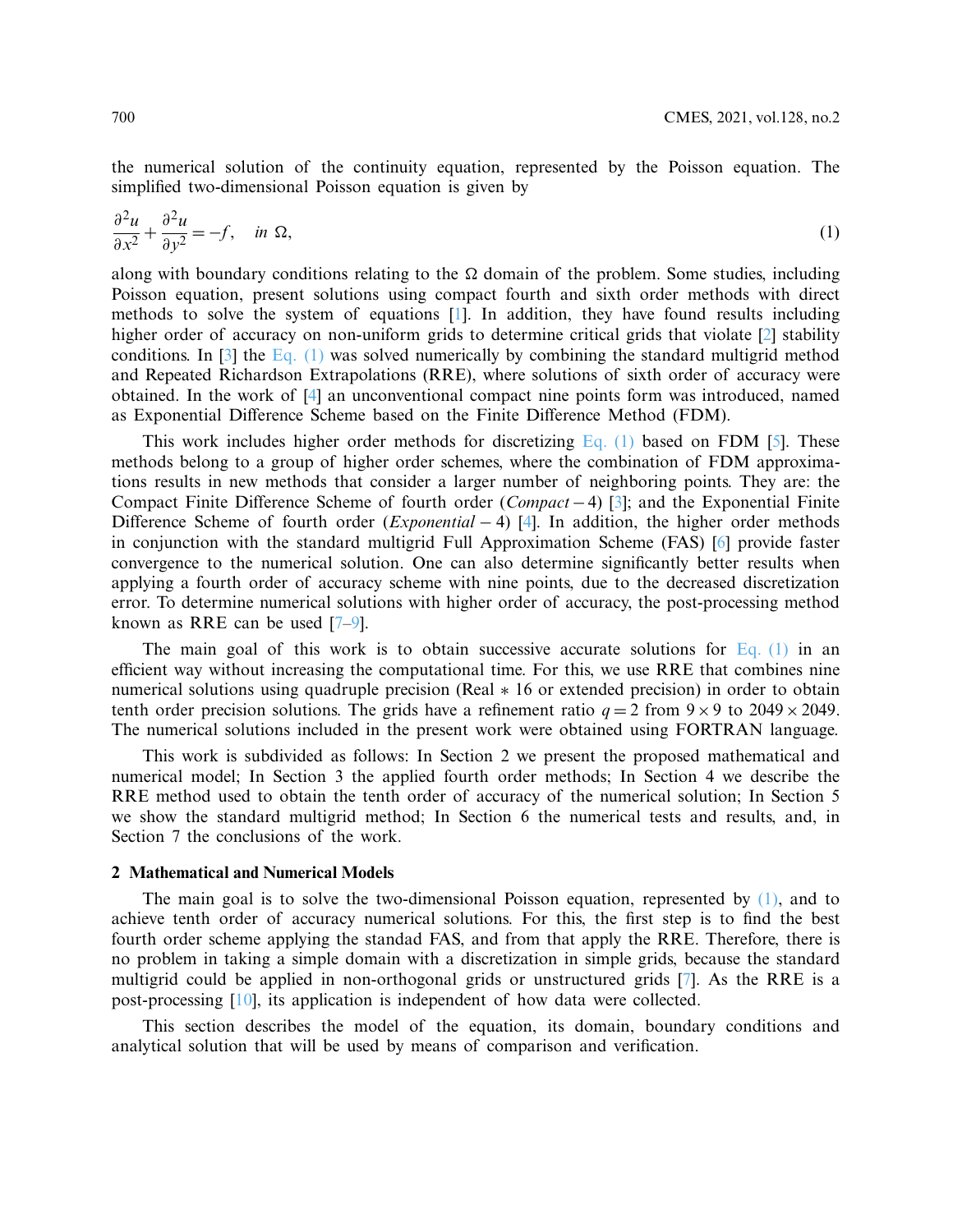Given the equation

$$
\frac{\partial^2 u}{\partial x^2} + \frac{\partial^2 u}{\partial y^2} = -f, \quad \text{in } \Omega = (0, 1) \times (0, 1), \tag{2}
$$

with boundary conditions obtained by the analytical solution, the unit square domain was discretized applying uniform grids with  $h: = 1/(N_x - 1)$  and  $k: = 1/(N_y - 1)$ , for *x* and *y* directions, respectively. Here,  $N_x$  and  $N_y$  represent the number of grid points in coordinate directions x and *y*, respectively. Therefore, these grid points are defined by  $(x_i, y_j)$ , where  $x_i = ih$  and  $y_j := jk$ , for  $0 \le i \le N_x - 1$  and  $0 \le j \le N_y - 1$ .

Considering an uniform grid by direction with elements size *h* and *k* for each of the coordinate directions *x* and *y*, respectively. The approximations for the partial derivarives are given by Central Difference Scheme of second order (*CDS* − 2) [\[5\]](#page-15-3).

<span id="page-2-0"></span>
$$
\frac{\partial^2 u}{\partial x^2}\big|_{i,j} = \frac{U_{i-1,j} - 2U_{i,j} + U_{i+1,j}}{h^2} - \frac{h^2}{12} \frac{\partial^4 u}{\partial x^4}\big|_{i,j} - \frac{h^4}{360} \frac{\partial^6 u}{\partial x^6}\big|_{i,j} + O(h^6)
$$
\n(3)

<span id="page-2-1"></span>and

$$
\frac{\partial^2 u}{\partial y^2}\big|_{i,j} = \frac{U_{i,j-1} - 2U_{i,j} + U_{i,j+1}}{k^2} - \frac{k^2}{12} \frac{\partial^4 u}{\partial y^4}\big|_{i,j} - \frac{k^4}{360} \frac{\partial^6 u}{\partial y^6}\big|_{i,j} + O(k^6). \tag{4}
$$

<span id="page-2-2"></span>Replacing [Eqs. \(3\)](#page-2-0) and [\(4\)](#page-2-1) in [Eq. \(1\)](#page-1-0) the equation is obtained from which the estimate [Eq. \(5\)](#page-2-2) is derived

$$
\frac{U_{i-1,j} - 2U_{i,j} + U_{i+1,j}}{h^2} + \frac{U_{i,j-1} - 2U_{i,j} + U_{i,j+1}}{k^2} = -f_{i,j}.
$$
\n(5)

The approximations given by [Eqs. \(3\)](#page-2-0) and [\(4\)](#page-2-1) result in the asymptotic order  $p_L = 2$  and true orders  $p_m = 2, 4, 6, \ldots$  in [Eq. \(5\)](#page-2-2) [\[11](#page-15-8)]. We describe how to increase the order of this discretization method for two known high order methods in the next section.

# **3 High Order Methods for Poisson Equation**

Given [Eq. \(1\),](#page-1-0) where *U* is the solution of [Eq. \(5\)](#page-2-2) through a second order approximation. Therefore, in order to determine approximations for fourth order derivatives and obtain the known compact fourth order method, it is necessary to expand the following terms:

<span id="page-2-3"></span>
$$
\frac{\partial^4 u}{\partial x^4}\big|_{i,j} = -\frac{\partial^2 f}{\partial x^2}\big|_{i,j} - \frac{\partial^4 u}{\partial x^2 \partial y^2}\big|_{i,j},\tag{6}
$$

<span id="page-2-4"></span>and

$$
\frac{\partial^4 u}{\partial y^4}\big|_{i,j} = -\frac{\partial^2 f}{\partial y^2}\big|_{i,j} - \frac{\partial^4 u}{\partial x^2 \partial y^2}\big|_{i,j}.
$$
\n(7)

Then, replacing [Eqs. \(6\)](#page-2-3) and [\(7\)](#page-2-4) in [Eqs. \(3\)](#page-2-0) and [\(4\),](#page-2-1) respectively. Furthermore, considering a *CDS* − 2 approximation for the second order partial derivative of  $f(x, y)$ , we have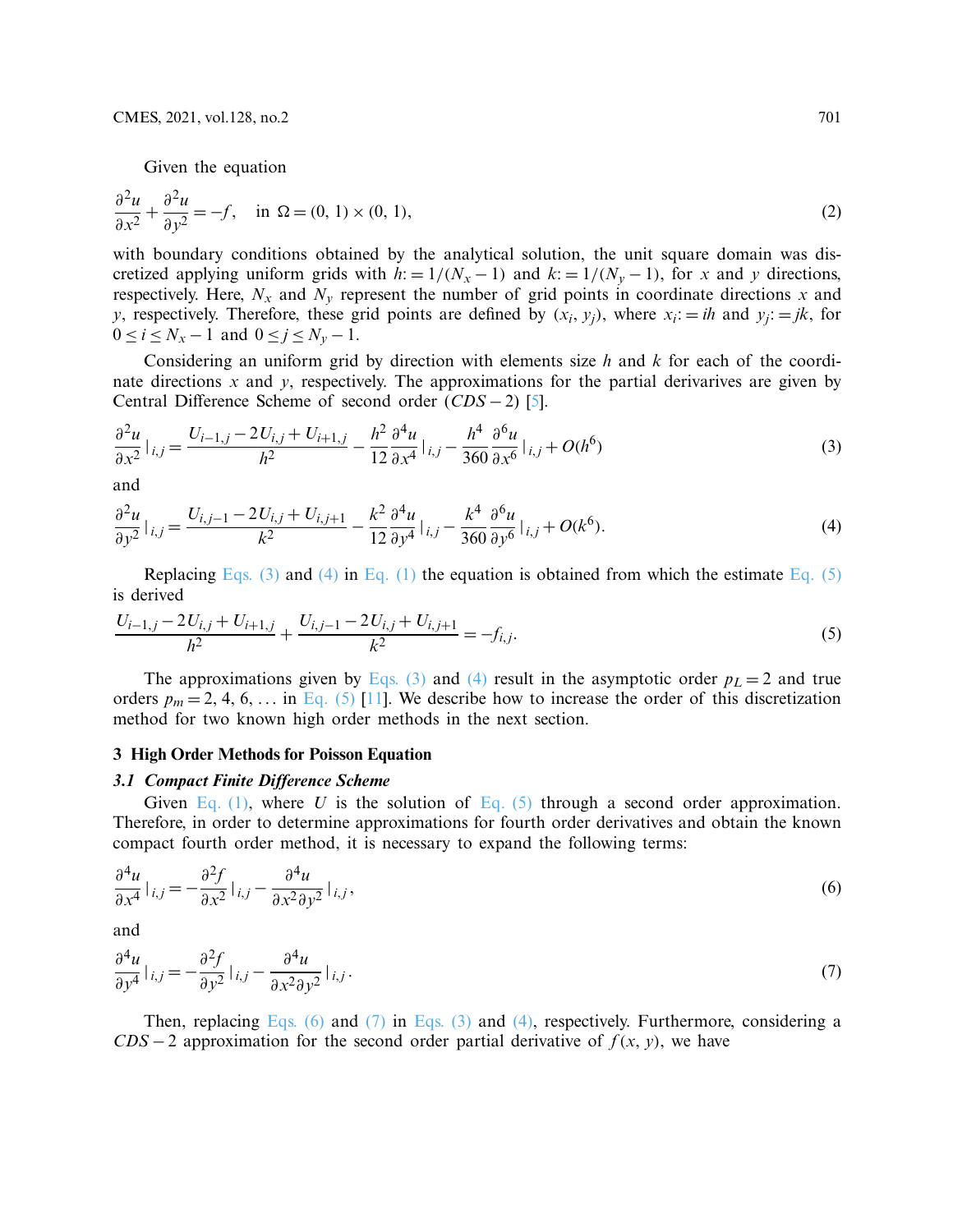$$
\frac{\partial^2 u}{\partial x^2}\Big|_{i,j} = \frac{U_{i-1,j} - 2U_{i,j} + U_{i+1,j}}{h^2} + \frac{1}{12}(f_{i-1,j} - 2f_{i,j} + f_{i+1,j}) + \frac{h^2}{12} \frac{\partial^4 u}{\partial x^2 \partial y^2}\Big|_{i,j} - \frac{h^4}{144} \frac{\partial^4 u}{\partial x^4}\Big|_{i,j} + O(h^4),
$$
\n(8)

and

$$
\frac{\partial^2 u}{\partial y^2}|_{i,j} = \frac{U_{i,j-1} - 2U_{i,j} + U_{i,j+1}}{k^2} + \frac{1}{12}(f_{i,j-1} - 2f_{i,j} + f_{i,j+1}) + \frac{k^2}{12} \frac{\partial^4 u}{\partial x^2 \partial y^2}|_{i,j} - \frac{k^4}{144} \frac{\partial^4 u}{\partial y^4}|_{i,j} + O(k^4).
$$
\n(9)

<span id="page-3-2"></span><span id="page-3-1"></span><span id="page-3-0"></span>For  $\partial^4 u/(\partial x^2 \partial y^2)|_{i,j}$ , the approximation is

$$
\frac{\partial^4 u}{\partial x^2 \partial y^2} \Big|_{i,j} = \frac{4U_{i,j}}{h^2 k^2} - 2\left(\frac{U_{i-1,j} + U_{i+1,j} + U_{i,j-1} + U_{i,j-1}}{h^2 k^2}\right) + \frac{U_{i-1,j-1} + U_{i-1,j+1} + U_{i+1,j-1} + U_{i+1,j+1}}{h^2 k^2} + O(h^2, k^2).
$$
\n(10)

Next, [Eq. \(10\)](#page-3-0) is replaced in [Eqs. \(8\)](#page-3-1) and [\(9\).](#page-3-2) After that, summing up both resulting equations leads to

$$
\frac{U_{i-1,j} - 2U_{i,j} + U_{i+1,j}}{h^2} + \frac{U_{i,j-1} - 2U_{i,j} + U_{i,j+1}}{k^2}
$$
\n
$$
+ \left(\frac{h^2 + k^2}{12}\right) \left[\frac{4U_{i,j}}{h^2 k^2} - 2\left(\frac{U_{i-1,j} + U_{i+1,j} + U_{i,j-1} + U_{i,j+1}}{h^2 k^2}\right) + \frac{U_{i-1,j-1} + U_{i-1,j+1} + U_{i+1,j-1} + U_{i+1,j+1}}{h^2 k^2}\right]
$$
\n
$$
= \frac{1}{12} (f_{i-1,j} + f_{i+1,j} - 8f_{i,j} + f_{i,j-1} + f_{i,j+1}).
$$
\n(11)

<span id="page-3-4"></span><span id="page-3-3"></span>Later, considering  $k = h$  and rearranging [Eq. \(11\),](#page-3-3) we have

$$
U_{i,j} = \frac{3}{10} \left[ F_{i,j} + \frac{2}{3} \left( U_{i+1,j} + U_{i-1,j} + U_{i,j-1} + U_{i,j+1} \right) + \frac{1}{6} \left( U_{i+1,j+1} + U_{i-1,j+1} + U_{i+1,j-1} + U_{i-1,j-1} \right) \right] h^2,
$$
\n(12)

<span id="page-3-5"></span>where

$$
F_{i,j} := \frac{1}{12} (f_{i-1,j} + f_{i+1,j} - 8f_{i,j} + f_{i,j-1} + f_{i,j+1}).
$$
\n(13)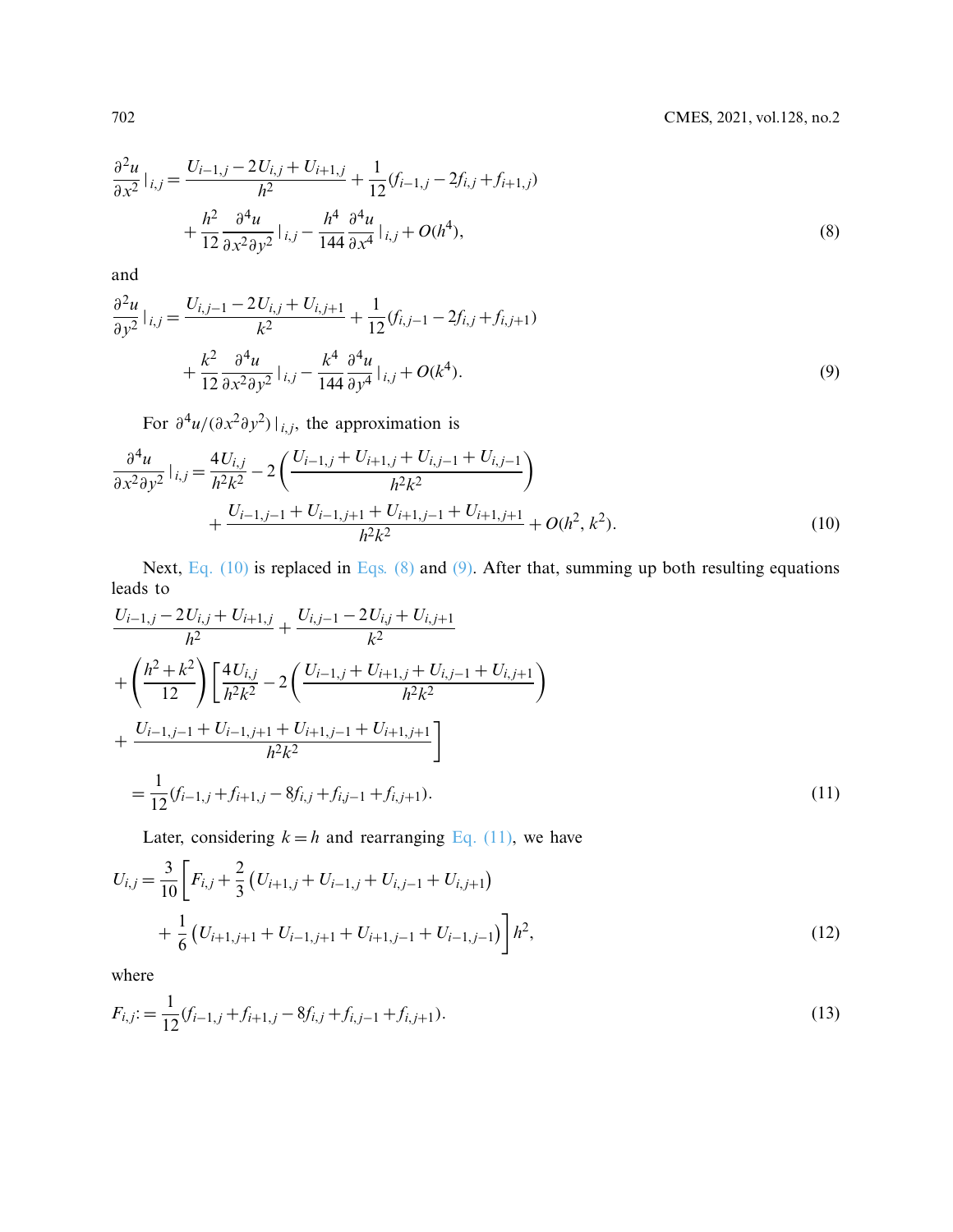<span id="page-4-0"></span>According to  $[12]$ , the local truncation error is given by

$$
\tau_{i,j} = -\frac{h^4}{360} \left( \frac{\partial^6 u}{\partial x^6} + \frac{\partial^6 u}{\partial y^6} \right)_{(i,j)} + O(h^6).
$$
 (14)

Finally, by [Eq. \(14\)](#page-4-0) it is possible to stablish the asymptotic,  $p_L = 4$ , and true orders,  $p_m =$ 4, 6, 8, ..., respectively.

<span id="page-4-1"></span>After some algebraic manipulations, the stencil model is

$$
\frac{10}{3h^2} \begin{bmatrix} 0 & 0 & 0 \ 0 & 1 & 0 \ 0 & 0 & 0 \end{bmatrix}_h - \frac{2}{3h^2} \begin{bmatrix} 0 & 1 & 0 \ 1 & 0 & 1 \ 0 & 1 & 0 \end{bmatrix}_h - \frac{1}{6h^2} \begin{bmatrix} 1 & 0 & 1 \ 0 & 0 & 0 \ 1 & 0 & 1 \end{bmatrix}_h = \frac{1}{12} \begin{bmatrix} 0 & 1 & 0 \ 1 & -8 & 1 \ 0 & 1 & 0 \end{bmatrix}_h.
$$
 (15)

Therefore, [Eq. \(15\)](#page-4-1) is the stencil of the approximation by *Compact*−4 for the two-dimensional Poisson equation in an unit square domain applying uniform grid elements based on approximations of [\[3](#page-15-1)[,13](#page-15-10)[,14](#page-15-11)].

*3.2 Exponential Finite Difference Scheme* According to [\[4](#page-15-2)[,15](#page-15-12)[,16\]](#page-15-13), the approximation *Exponential* −4 is accomplished from the following formulation:

<span id="page-4-2"></span>
$$
\frac{\partial^2 u}{\partial x^2} + \frac{\partial^2 u}{\partial y^2} = f(x, y)e^{\phi(h)}.
$$
\n(16)

Then, assuming that  $k = h$ , by substituting the approximations from [Eq. \(11\)](#page-3-3) on the left of the equality in Eq.  $(16)$ , we get

$$
a_o \left( \frac{U_{i-1,j} + U_{i+1,j} + U_{i,j-1} + U_{i,j+1}}{h^2} \right)
$$
  
+ 
$$
a_1 \left( \frac{U_{i-1,j-1} + U_{i-1,j+1} + U_{i+1,j-1} + U_{i+1,j+1}}{h^2} \right) + a_2 U_{i,j}
$$
  
= 
$$
b_0 f_{i,j} e^{\phi(h)}, \qquad (17)
$$

<span id="page-4-3"></span>where

<span id="page-4-4"></span>
$$
\phi(h) = \frac{h^2 \nabla^2 f_{i,j}}{12 f_{i,j}}.
$$
\n(18)

Furthermore, the laplacian of [Eq. \(18\)](#page-4-3) can be approximated, according to [\[5\]](#page-15-3), by  $CDS - 2$ . Thus, it results in

$$
h^2 \nabla^2 f_{i,j} = f_{i-1,j} + f_{i+1,j} - 4f_{i,j} + f_{i,j-1} + f_{i,j+1},
$$
\n(19)

\nthen

then,

$$
\phi(h) = \frac{f_{i-1,j} + f_{i+1,j} - 4f_{i,j} + f_{i,j-1} + f_{i,j+1}}{12f_{i,j}}.
$$
\n(20)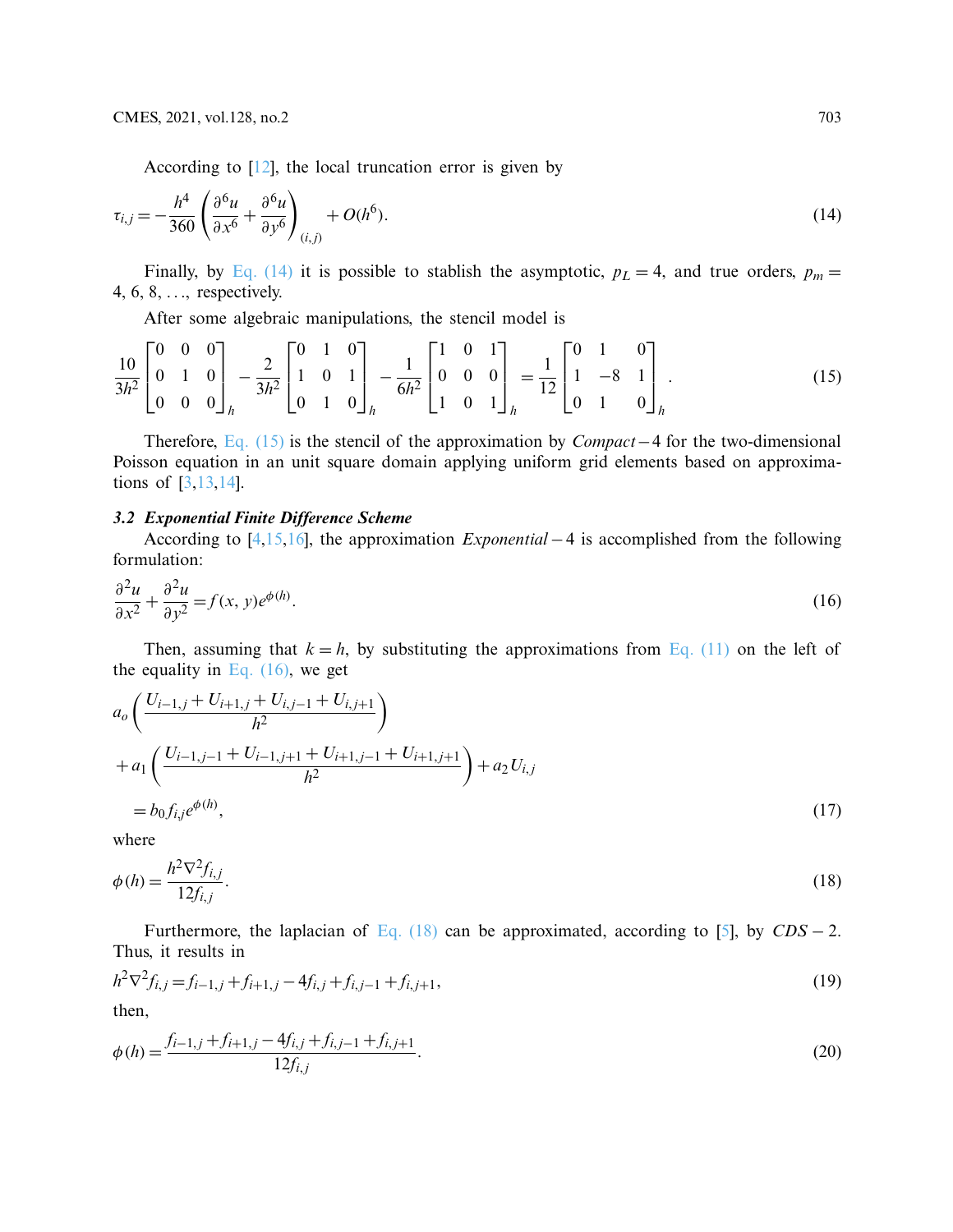According to [\[4](#page-15-2)], the constants are  $a_0 = 4$ ,  $a_1 = 1$ ,  $a_2 = -20$  and  $b_0 = 6$ . Therefore, [Eq. \(17\)](#page-4-4) can be rewrite as

$$
4\left(\frac{U_{i-1,j} + U_{i+1,j} - 4U_{i,j} + U_{i,j-1} + U_{i,j+1}}{h^2}\right) + \left(\frac{U_{i-1,j-1} + U_{i-1,j+1} + U_{i+1,j-1} + U_{i+1,j+1}}{h^2}\right) - 20U_{i,j} = 6f_{i,j}e^{\phi(h)}.
$$
\n(21)

<span id="page-5-1"></span><span id="page-5-0"></span>The local truncation error is given by [\[4\]](#page-15-2) as

$$
\tau_{i,j} = \frac{h^6}{240} \left[ 4 \left( \frac{\partial^6 u}{\partial x^6} + 5 \frac{\partial^6 u}{\partial x^4 y^2} + 5 \frac{\partial^6 u}{\partial x^2 y^4} + \frac{\partial^6 u}{\partial y^6} \right) - 5 \left( \frac{\partial^2 u}{\partial x^2} + \frac{\partial^2 u}{\partial y^2} \right)^{-1} \left( \frac{\partial^4 u}{\partial x^4} + 2 \frac{\partial^4 u}{\partial x^2 y^2} + \frac{\partial^4 u}{\partial y^4} \right)^2 \right]_{(i,j)} + O(h^8).
$$
\n(22)

Consequently, also according to  $[4]$ , combining Eqs.  $(21)$  and  $(22)$  specifies the asymptotic,  $p_L = 4$ , and true orders,  $p_m = 4, 6, 8, \ldots$ , respectively.

<span id="page-5-2"></span>The stencil of the approximation for the Poisson equation is given by

$$
\frac{20}{h^2} \begin{bmatrix} 0 & 0 & 0 \\ 0 & 1 & 0 \\ 0 & 0 & 0 \end{bmatrix}_h - \frac{4}{h^2} \begin{bmatrix} 0 & 1 & 0 \\ 1 & 0 & 1 \\ 0 & 1 & 0 \end{bmatrix}_h - \frac{1}{h^2} \begin{bmatrix} 1 & 0 & 1 \\ 0 & 0 & 0 \\ 1 & 0 & 1 \end{bmatrix}_h = -6e^{\phi(h)} \begin{bmatrix} 0 & 0 & 0 \\ 0 & 1 & 0 \\ 0 & 0 & 0 \end{bmatrix}_h,
$$
\n(23)

<span id="page-5-3"></span>where

$$
e^{\phi(h)} = exp\left(\frac{1}{12} \begin{bmatrix} 0 & 1 & 0 \\ 1 & -4 & 1 \\ 0 & 1 & 0 \end{bmatrix}_h / \begin{bmatrix} 0 & 0 & 0 \\ 0 & 1 & 0 \\ 0 & 0 & 0 \end{bmatrix}_h\right).
$$
 (24)

Therefore, [Eqs. \(23\)](#page-5-2) and [\(24\)](#page-5-3) stablish the approximation for *Exponential* − 4 for the twodimensional Poisson equation with uniform grid elements based on the approximations of [\[4\]](#page-15-2).

Both for [Eqs. \(12\)](#page-3-4) and [\(13\)](#page-3-5) of Compact Scheme (with stencil given by [Eqs. \(15\)](#page-4-1) and [\(21\)](#page-5-0) of Exponential Scheme (with stencils given by [Eqs. \(23\)](#page-5-2) and [\(24\)\)](#page-5-3), a system of the type  $AU = f$  is generated. This is a linear system with a sparse and large matrix, where iterative methods are the most suitable [\[5](#page-15-3)].

In the present work, we chose the nine points Gauss-Seidel solver (method for solving the linear system) in a lexicographic order for both discretizations in order to generate numerical solutions of such linear equations systems, whose matrices of coefficients are 9-diagonal diagonal given by algebraic manipulation of Eqs.  $(12)$  and  $(13)$  for Compact Scheme and algebraic manipulation of [Eq. \(21\)](#page-5-0) for Exponential Scheme.

This Gauss-Seidel will be used as a smoother in the geometric multigrid method to determine the numerical solutions of the linear systems (see Section 4).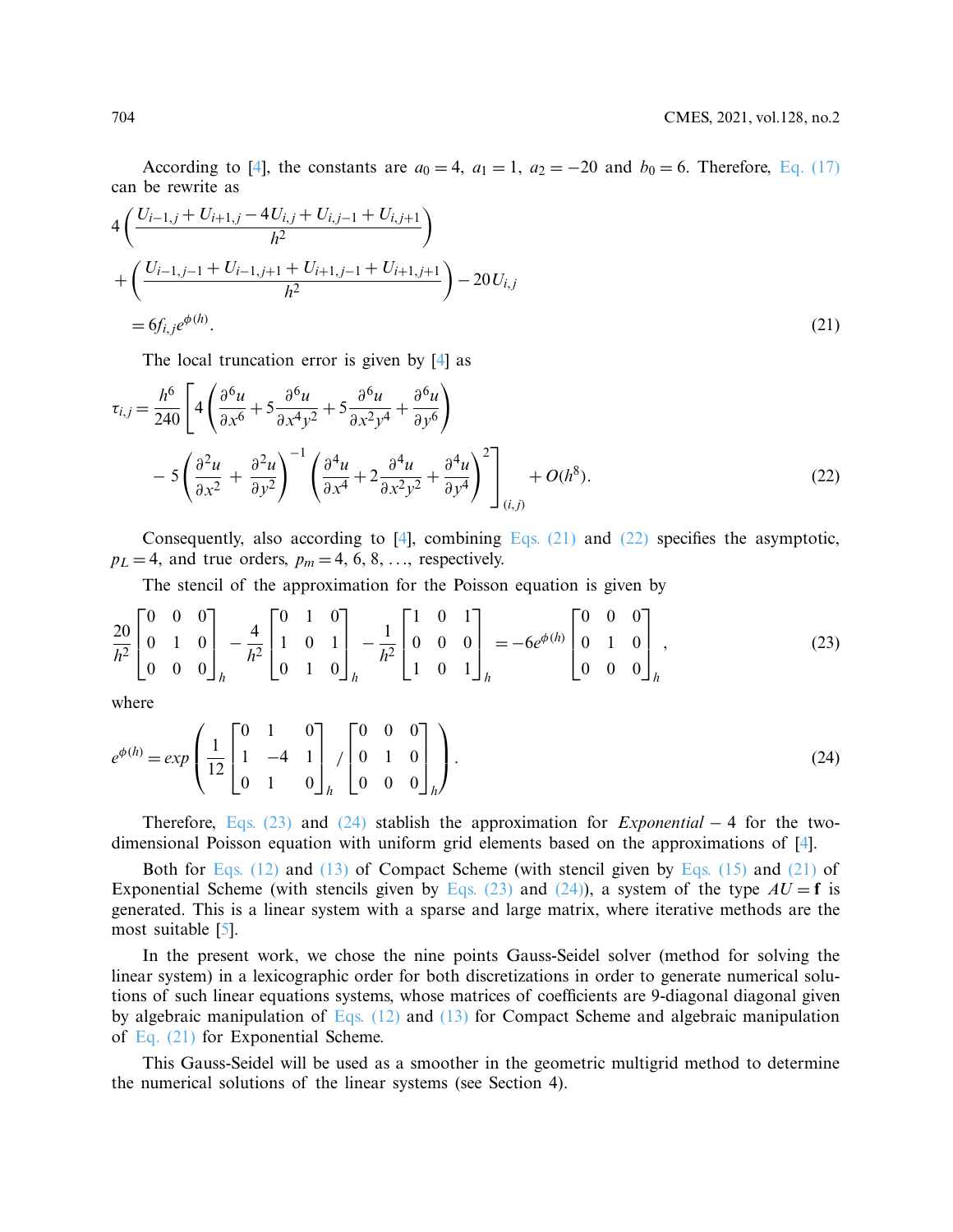## **4 Repeated Richardson Extrapolation**

For numerical analysis, Richardson Extrapolation (RE) [\[5](#page-15-3)] is an efficient technique of accelerating terms of a sequence that can be applied to reduce the discretization error of nodal numerical solutions. According to the Eq.  $(25)$ , when combining two nodal solutions whith a refinement ratio *q* and order of accuracy *p* of the numerical method it is possible to determine  $\phi_{\infty}$ , which is an estimate for the analytical solution.

<span id="page-6-0"></span>Then, we have the equation

$$
\phi_{\infty} = \phi_2 + \frac{\phi_2 - \phi_1}{q^p - 1} + E(\phi_{\infty}),
$$
\n(25)

where  $\phi_2$  and  $\phi_1$  are solutions at the fine and coarse grid, respectively.

By applying RE repeatedly, we obtain the technique known as Repeated Richardson Extrapo-lation (RRE) [\[7](#page-15-5)[,8](#page-15-14)[,10](#page-15-7)[,17](#page-15-15)]. The RRE is a post-processing technique used to decrease the discretization error of numerical solutions without increasing the number of terms in the finite difference equation obtained by the Taylor series, it depends only on the collected data. The RRE combines different grid solutions and for each extrapolation, the obtained solution presents a much smaller discretization error. This magnitude obeys the true orders in the finite difference equation used to approximate the derivatives of the differential equation. For this case, models of centered fourth orders were used based on  $CDS - 2$  approximations, thus, the true orders are  $p_m = \{4, 6, 8, ...\}$  $[17,18]$  $[17,18]$ . The expression for RRE is given by

<span id="page-6-1"></span>
$$
\phi_{g,m} = \phi_{g,m-1} + \frac{\phi_{g,m-1} - \phi_{g-1,m-1}}{q^{p_{m-1}} - 1},\tag{26}
$$

where  $\phi$  is the numerical solution for the variable of interest (see Section 6), *g* is the grid where the numerical solution was obtained, *m* is the number of Repeated Richardson Extrapolations, *pm* are the true orders for the equation of the discretization error and  $q = h_{g-1}/h_g$  is the refinement ratio. In this work we use  $q = 2$ .

It is possible to approximate the asymptotic order of accuracy of each numerical method by the effective and apparent orders [\[11\]](#page-15-8), respectively. The basis for the approximation is the numerical error (difference between analytical and numerical solutions) or by estimating the error of the numerical solution. The effective order (based on the numerical error) is given by  $[18]$  $[18]$ .

<span id="page-6-2"></span>
$$
p_E = \frac{\log\left(\frac{|\Phi - \phi_{h_g - 1}|}{|\Phi - \phi_{h_g}|}\right)}{\log(q)},\tag{27}
$$

where  $\Phi$  is the analytical solution and  $\phi$  is the numerical solution of the variable of interest. In addition, *hg*<sup>−</sup><sup>1</sup> and *hg* represent the course and fine grids, respectively.

<span id="page-6-3"></span>The apparent order (based on its estimation of the numerical solution error) is represented by [\[18](#page-15-16)]

$$
p_U = \frac{\log\left(\frac{|\phi_{h_{g-1}} - \phi_{h_{g-2}}|}{|\phi_{h_g} - \phi_{h_{g-1}}|}\right)}{\log(q)},
$$
\n(28)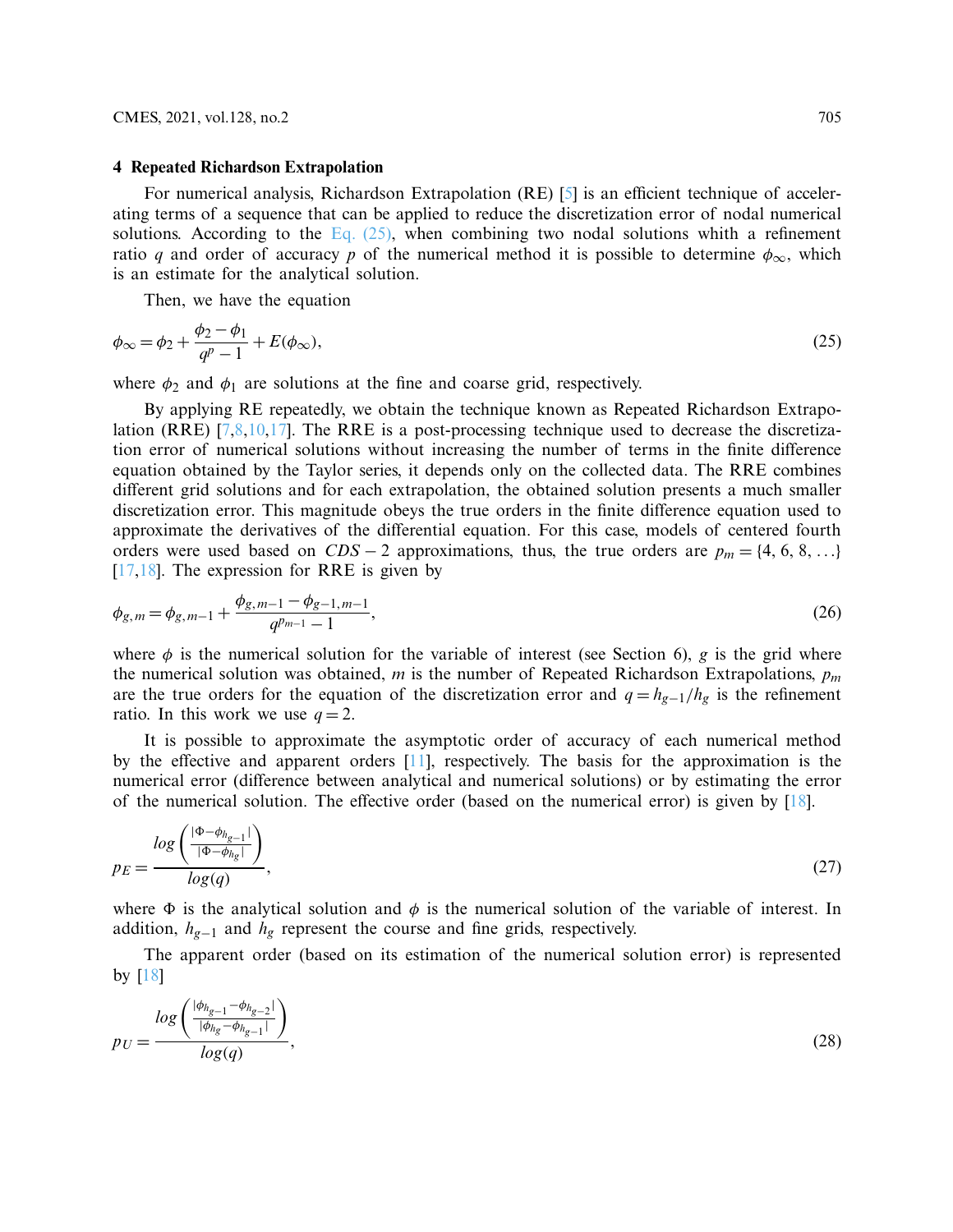where *q* is the refinement ratio,  $\phi$  is the numerical solution of the variable of interest and  $h_{g-2}$ , *h<sub>g−1</sub>* and *h<sub>g</sub>* represents the coarse grid, intermediate and fine, respectively.

To execute the RRE,  $p_m = p_E$  or  $p_m = p_U$  can be used in [Eq. \(26\),](#page-6-1) which are the orders of accuracy of the numerical scheme, calculated according to [Eqs. \(27\)](#page-6-2) and [\(28\),](#page-6-3) respectively. The accuracy orders  $p_E$  and  $p_U$  are equivalent for the RRE. However, in order to use  $p_E$ , the analytical solution must be known. In addition, to calculate  $p_U$ , three nodal solutions are needed, while to calculate  $p_E$  only two nodal solutions are sufficient. To show how the RRE is calculated,  $p_m = p_U$ is chosen, because in this case it is not necessary to know the analytical solution of the differential equation, and this makes the technique more robust.

The Algorithm 1 describes the steps to implement the RRE using  $p_U$ , but can be easily adapted to use  $p_E$ . In [Fig. 1,](#page-8-0) the representation of one nodal numerical solution for the same point is shown in different grids and levels of extrapolation, where  $\phi_{g=G=9,m=4}$  is the solution of high order of accuracy associated with the  $g = 9$  grid (note that there are only nine grids in the representation, so  $g = G = 9$ ) after four Richardson extrapolations ( $m = 4$ ) that are featured in the [Fig. 1.](#page-8-0) It is important to note that at level  $m = 0$  there is no extrapolation in the numerical solutions. The solution  $\phi_{9,4}$  represents the output of Algorithm 1 for  $\phi_{1...9,0}$ ,  $G = 9$  and  $q = 2$  as input data.

**Algorithm 1:** Repeated Richardson Extrapolation (RRE) **Input:** solutions  $\phi$ <sub>1...</sub>*G*,0, number of grids (*G*) and refinement ratio (*q*) **Output**  $\phi$  with high order 1 **Inicialization:**  $\phi_{1,0} = \phi_1, \phi_{2,0} = \phi_2, \phi_{3,0} = \phi_3, \dots, \phi_{G,0} = \phi_G$ 2 **for**  $g = 3, ..., G$  **do** 3 **for**  $m = 0, \ldots$ , [integer part  $(g-1)/2$ ] **do** 4 **if**  $m \leq \text{integer part } (g-3)/2$  then 5  $(p_U)_{g,m} =$  $log\left(\frac{|\phi_{g-1,m} - \phi_{g-2,m}|}{|\phi_{g,m} - \phi_{g-1,m}|}\right)$  $\lambda$ *log*(*q*) 6 **end** 7 **if**  $m \geq 1$  **then** 8  $\phi_{g,m} = \phi_{g,m-1} + \frac{\phi_{g,m-1} - \phi_{g-1,m-1}}{q^{(pv)}g,m-1}$ 9 **end** 10 **end** 11 **end** 12 **end**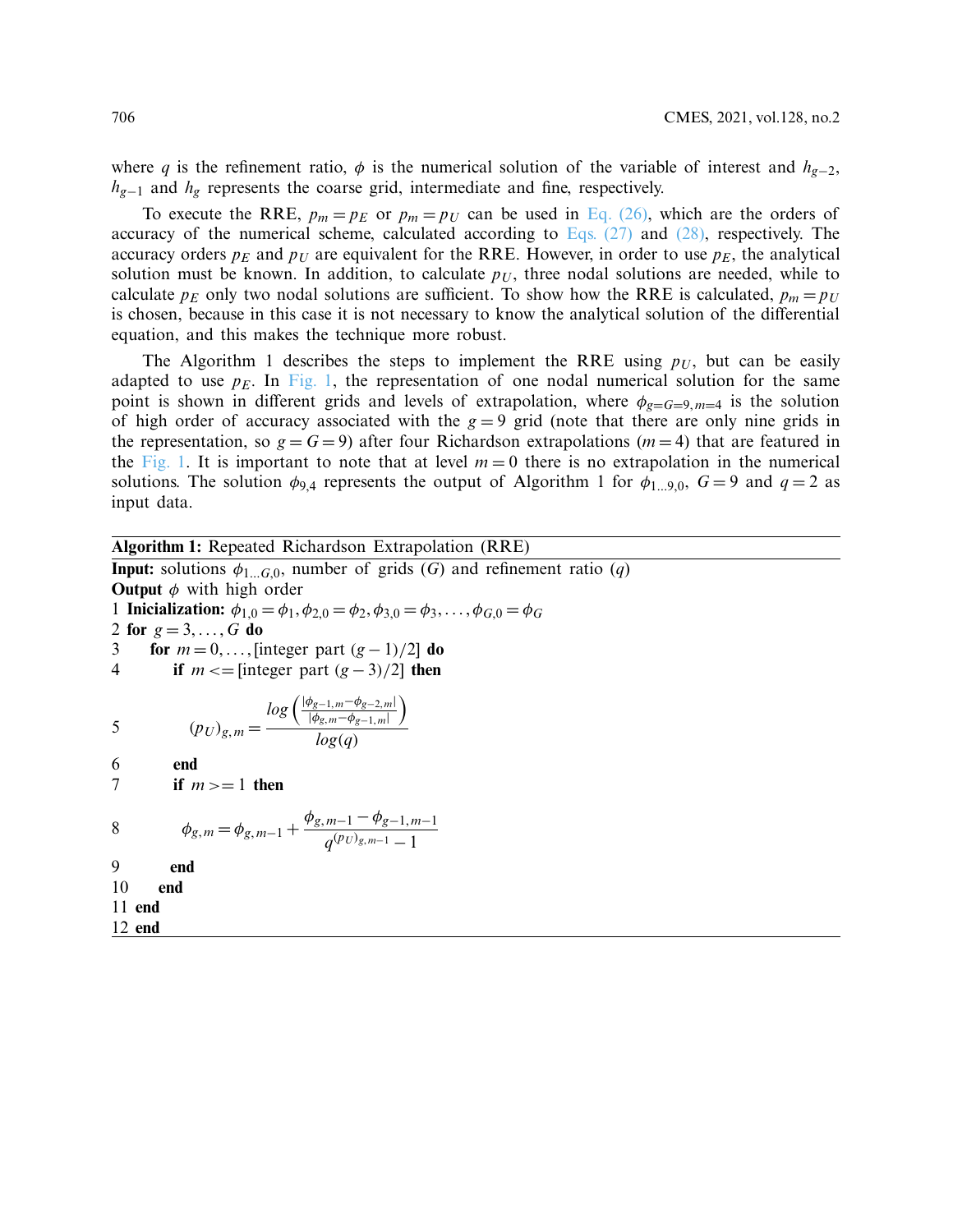<span id="page-8-0"></span>

**Figure 1:** Schematic representation of RRE for  $g = 9$  and  $m = 4$ 

# **5 Multigrid Method (MG)**

In general, the decrease in the discretization error is associated with the grid size, in other words, as much as the grid is refined, lower is the discretization error. However, highly refined grids result in large scale linear equation systems, which requires very high computational effort to achieve a numerical solution. Given that, in order to minimize the computational time used with highly refined grids, we adopted the multigrid method, which accelerates the convergence of standard methods using coarser grids as a support base.

Some classical iterative methods can reduce very quickly oscillatory modes errors of the finest grid leaving only smooth modes, where the method loses the effectiveness. Later, one should transfer information to the coarser grids (using restriction operators), where the smooth modes become more oscillatory, and then, the method becomes more effective. When reaching the possible or desired coarser grid, one should return with the information to the original finest grid of the problem (using prolongation operators). It speeds up the convergence of the method [\[6](#page-15-4)[,19](#page-15-17)[,20\]](#page-15-18).

Depending on the type of information that is transferred between grids, one can use the Correction Scheme (CS) where only the residual is transferred, or the Full Approximation Scheme (FAS), where both residual and solution are transferred. In the present work, we chose the FAS method [\[6](#page-15-4)[,19\]](#page-15-17). A cycle is the way that different grids are traversed. There are different types of cycles, for example, V-, W-, F-cycle  $[21,22]$  $[21,22]$  and we choose to appply the V-cycle because its lower computational coast [\[6](#page-15-4)[,19](#page-15-17)]. The V-cycle is defined as  $V(v_1, v_2)$ , where  $v_1$  and  $v_2$  are the numbers of pre and post-smoothing the multigrid cycle, in other words, the number of smoothing in restriction and prolongation process, respectively. Coarsening ratio (*re*) is the ratio of the distance between the consecutive points of the grid from de fine grid (*h*) and the coarse grid (*H*). In this work, we use  $re = 2$ , i.e.,  $H = 2h$  [\[6](#page-15-4)[,19](#page-15-17)].

In the present work, we adopt the standard geometric multigrid  $[23,24]$  $[23,24]$ , that is usually recommended to orthogonal structured and non-orthogonal structured grids. However, for unstructured grids, the algebric multigrid can be applied [\[7](#page-15-5)[,25](#page-16-3)[,26\]](#page-16-4).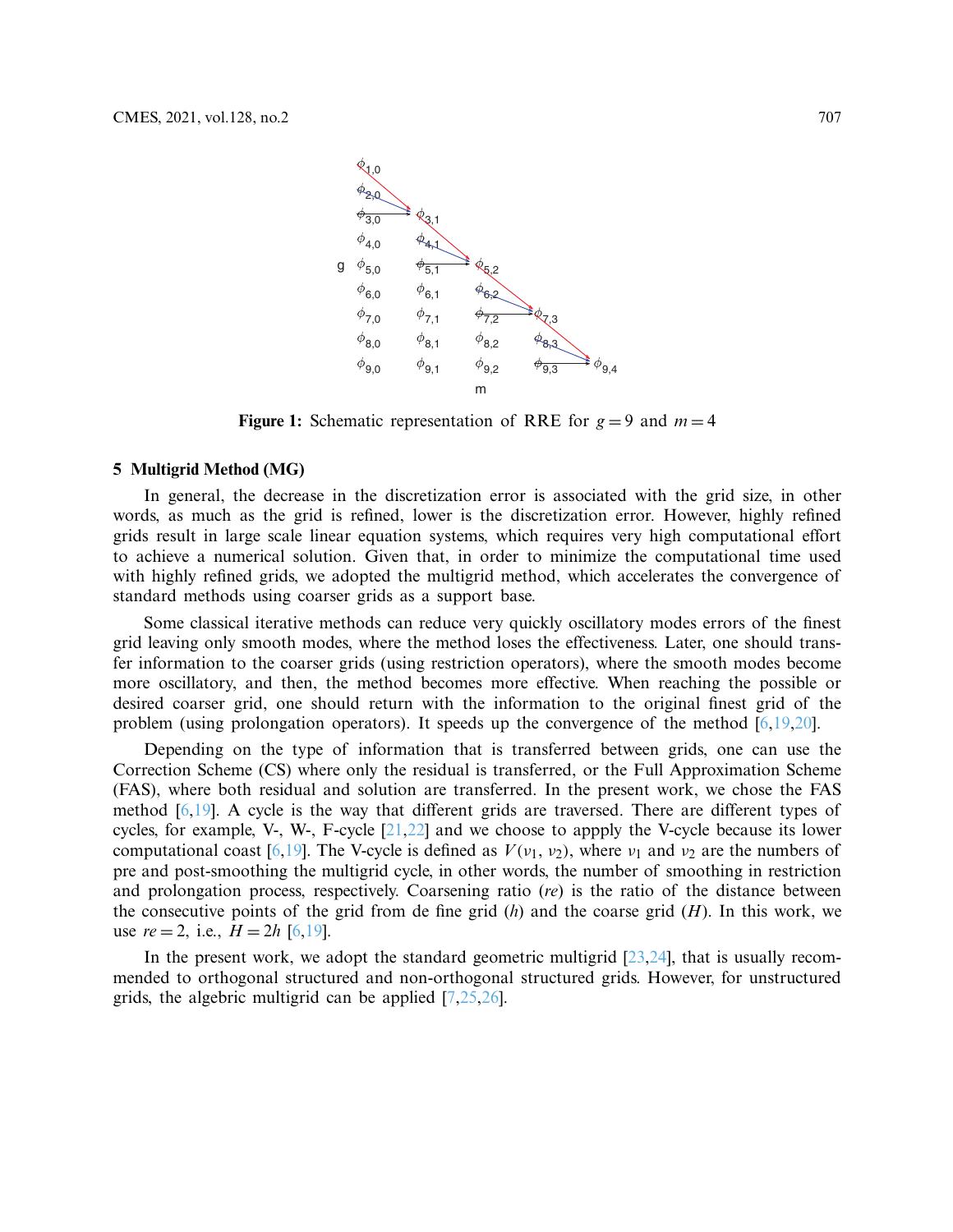The process of restriction (transfer information from the fine grid to the coarser grid) is carried out by the full weighting operator, defined by  $[6,19]$  $[6,19]$ 

<span id="page-9-0"></span>
$$
\mathbf{I}_{h}^{2h}\mathbf{v}_{h}(x, y) = \frac{1}{16} \begin{bmatrix} 1 & 2 & 1 \\ 2 & 4 & 2 \\ 1 & 2 & 1 \end{bmatrix}_{h}^{2h}.
$$
 (29)

The process of prolongation (transfer information from the coarse grid to the finer grid) is carried out by the bilinear interpolation operator, defined by [\[6](#page-15-4)[,19\]](#page-15-17)

<span id="page-9-1"></span>
$$
\mathbf{I}_{2h}^{h}\mathbf{v}_{h}(x, y) = \frac{1}{2} \begin{bmatrix} 0 & 1 & 0 \\ 1 & 0 & 1 \\ 0 & 1 & 0 \end{bmatrix}_{2h}^{h}.
$$
\n(30)

# **6 Numerical Results**

Approximations of  $AU = f$  were calculated in FORTRAN using quadruple precision, where  $A_{N\times N}$  is the matrix of coefficients,  $U_{N\times 1}$  is the vector of variables whose solution represents the temperature and  $f_{N\times 1} = f(x_i, y_i) = f_{i,i}$  is the source term in lexicographic order, given by  $f(x, y) = f_{i,i}$  $-cos(x + y) + cos(x - y)$ . The boundary conditions obtained by the analytical solution  $u(x, y) =$  $cos(x)cos(y)$ . In addition,  $\mathbf{R}^{it} = \mathbf{f} - AU^{it}$  is the defect of every each iteration (*it*).

The variables of interests are: the infinity norm  $(l_{\infty})$  of the error based on the temperature  $U_{i,j}$ , the apparent and effective orders of the error based on the temperature at the midpoint,  $U(1/2, 1/2)$ , also, its defect  $|R(1/2)|$ . By that, one can analyze the decreasing in the module of the defect in the central point  $(|R(1/2)|)$  *vs*. the number of V-cycles  $(V(2, 1))$  by its dimensionless form represented by  $|R^{it}|/|R^{0}|$ . To assure that the numerical solution admit only discretization errors, the absolute value of  $r^{it} \approx 1 \times 10^{-32}$  was calculated until it achieves its machine round-off error for the grids  $N = 9 \times 9$ ,  $17 \times 17$ ,  $33 \times 33$ , ...,  $4097 \times 4097$ . The numerical solutions for problems are obtained using computational programs written by the authors in Fortran 95 and using the Microsoft<sup>®</sup> Visual Studio<sup>®</sup> 2008 compiler v. 9.0.21022.8 RTM with quadruple precision and are run on a computer with a 3.40 GHz Intel<sup>®</sup> Core<sup>™</sup> i7-6700 processor with 16 GB of RAM hosting 64-bit Windows® 10.

The multigrid method FAS uses V-cycles,  $V(\nu_1, \nu_2) = V(2, 1)$  with the maximum possible value of levels of grids. Operator of restrictions and prolongations are defined by [Eqs. \(29\)](#page-9-0) and [\(30\).](#page-9-1)

Our main contribution is, first, to find the best fourth order method, and then, combine it with the RRE. In this case, using the multigrid method in order to solve the problem in refined grids. Therefore, the *CDS* − 2 is used only for purpose of comparison and verification of the computational code.

Considering all the grids studied in this work, for keeping the same standard, we chose grids with  $N = 2049 \times 2049$  e  $N = 4097 \times 4097$  to represent all the ones adopted. It is possible to observe in [Fig. 2](#page-10-0) (for  $N = 2049 \times 2049$  e  $N = 4097 \times 4097$ ) that iteration errors for the *CDS* – 2, *Compact*−4 e *Exponential* −4 methods decrease approximately one order of magnitude for every *V*(2, 1)-cycle. Moreover, for both fourth order methods, the numbers of cycles were lower than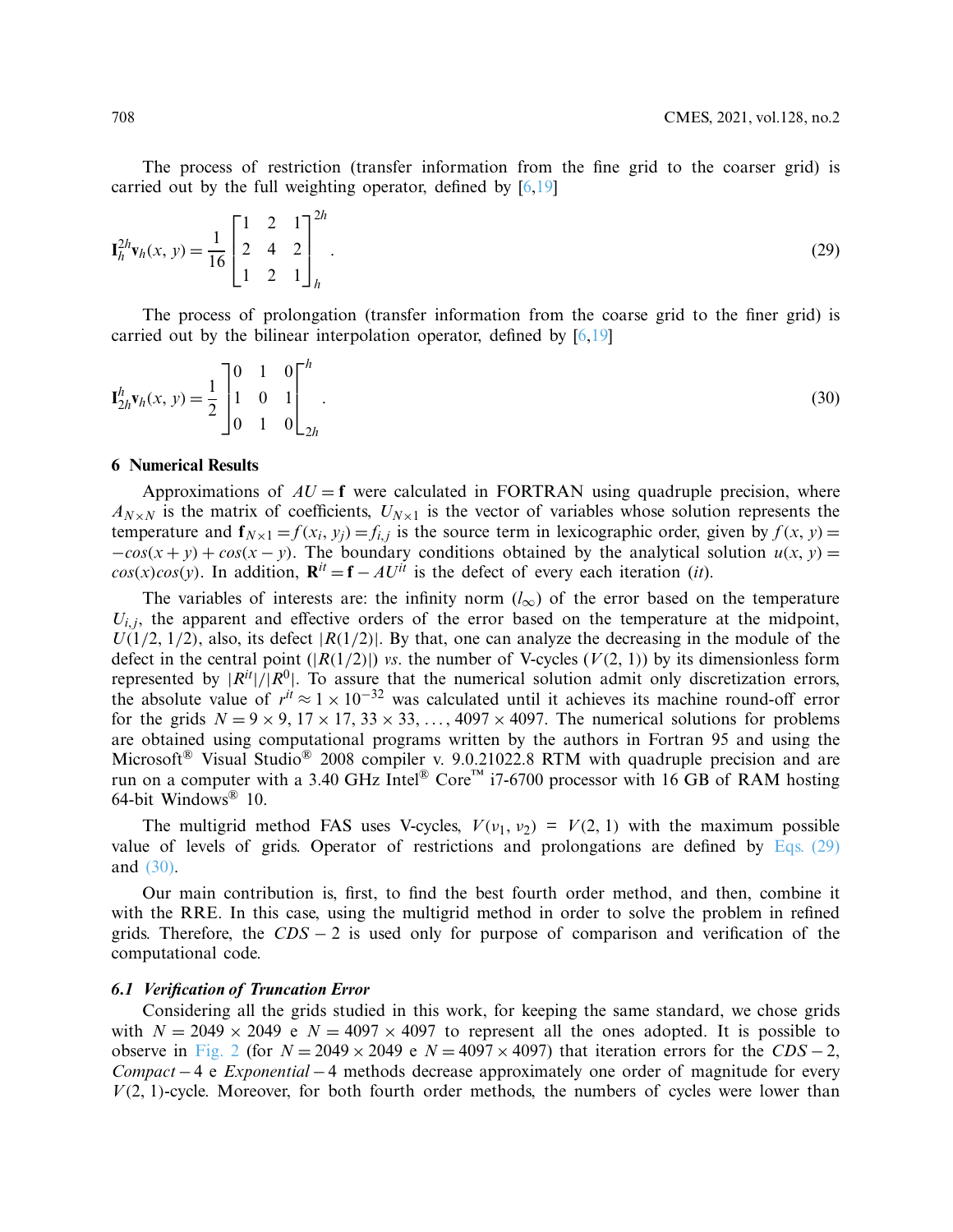

30 to reach the round-off error, while the second order method needed a slightly more than 35  $V(2, 1)$ -cycles.

**Figure 2:** Iteration error *vs.* number of V-cycle for (a)  $2049 \times 2049$  and (b)  $4097 \times 4097$ 

[Fig. 3](#page-10-1) represents the effective order of the infinity norm (*l*∞) based on the error of the variable  $U(x_i, y_j)$ . The [Fig. 4](#page-11-0) represents the effective order of the numerical solution error at the midpoint and [Fig. 5](#page-11-1) represents the apparent order of the numerical solution error at the midpoint.

<span id="page-10-0"></span>

<span id="page-10-1"></span>**Figure 3:** Effective order  $p_E$  of accuracy based on  $l_{\infty}$  of error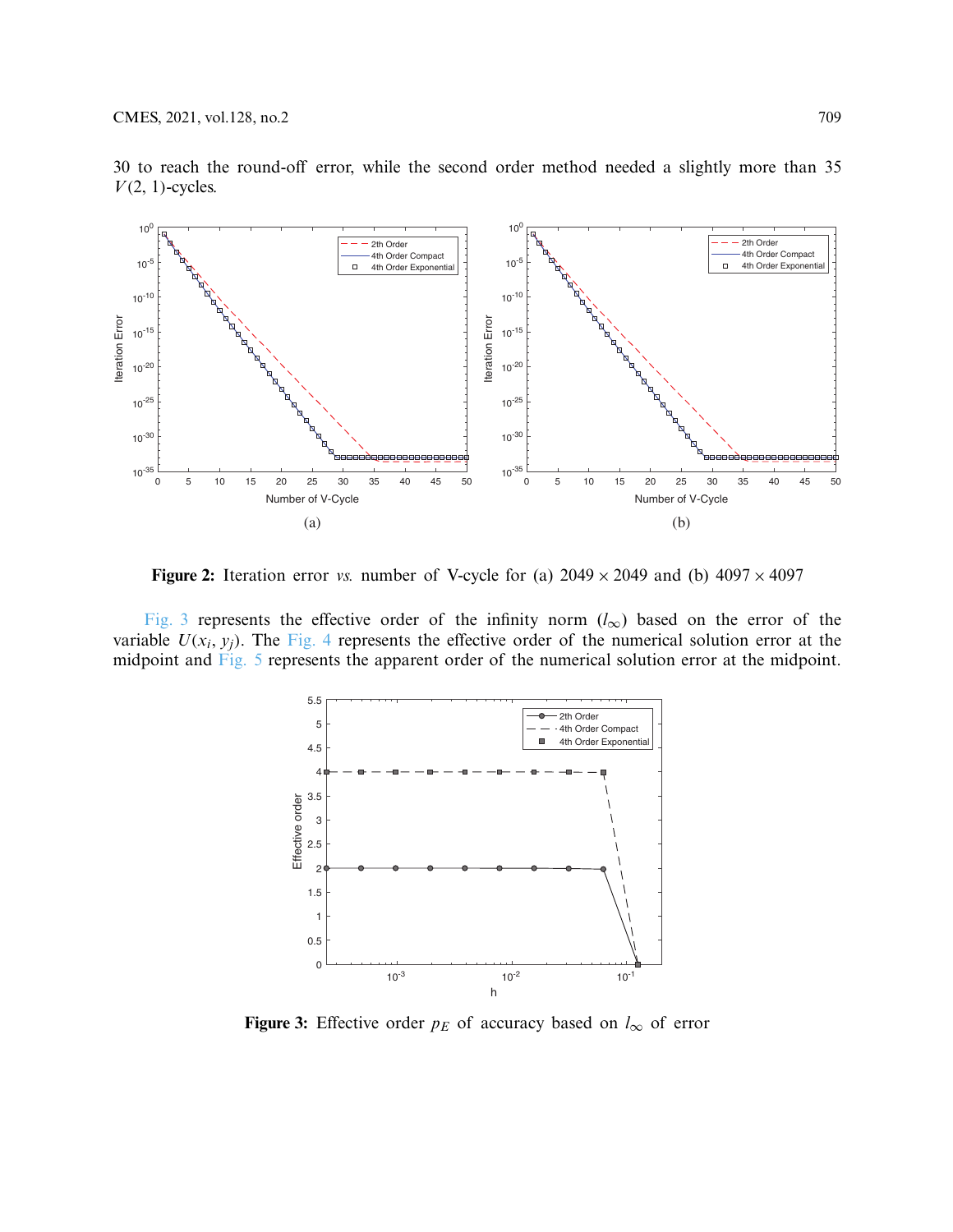

**Figure 4:** Effective order  $p_E$  of accuracy in approximating  $U(1/2, 1/2)$ 

<span id="page-11-0"></span>

<span id="page-11-1"></span>**Figure 5:** Apparent order  $p_U$  of accuracy in approximating  $U(1/2, 1/2)$ 

One can observe in these figures that even for  $p_E$  as for  $p_U$ , also for any other variable of interest that was studied in this paper, the second order method and the fourth order methods converge to their asymptotic orders predicted in Sections 2 and 3.

In order to analyze the results when approximating  $U(1/2, 1/2)$ , one can verify the amount of V-cycles needed to obtain solutions that respect the stop criteria of 1*E* − 10. [Tab. 1](#page-12-0) shows the comparison between the number of cycles  $V(2, 1)$  that each method requires to obtain solutions.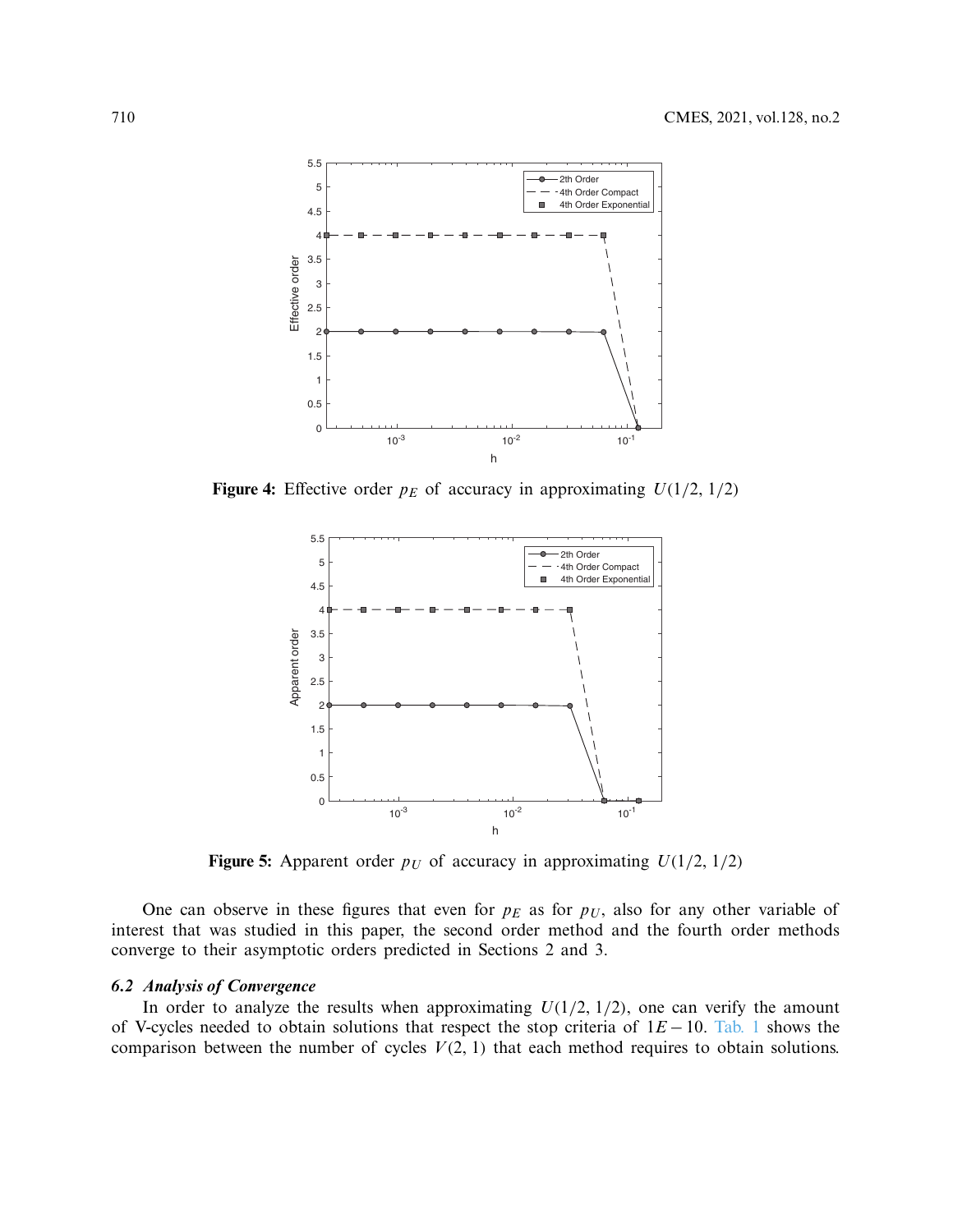| N                  | $CDS-2$ | $Compact-4$ | $Exponential-4$ |
|--------------------|---------|-------------|-----------------|
| $9 \times 9$       | 9       |             |                 |
| $17 \times 17$     | 11      | 9           |                 |
| $33 \times 33$     | 10      | 9           | 9               |
| $65 \times 65$     | 10      | 9           | 9               |
| $129 \times 129$   | 10      | 9           | 9               |
| $257 \times 257$   | 10      | 9           |                 |
| $513 \times 513$   | 10      | 9           | 9               |
| $1025 \times 1025$ | 10      | 9           | 9               |
| $2049 \times 2049$ | 10      | 9           | 9               |
| $4097 \times 4097$ | 10      | Q,          |                 |
|                    |         |             |                 |

<span id="page-12-0"></span>**Table 1:** Number of cycles  $V(2, 1)$  to reach the tolerance 1E-10

As one can see in [Tab. 1,](#page-12-0) both the *Compact* − 4 and the *Exponential* − 4 methods obtained exactly the same amount of V-cycles. However, a slightly less number of cycles than for the *CDS* − 2, which indicates that fourth orders methods have a slightly better convergence factor.

<span id="page-12-1"></span>[Tab. 2](#page-12-1) shows another analysis only for fourth order methods, considering time computational needed to obtain the same numerical solutions.

Table 2: CPU time(s) for fourth order methods

| N                  | $Compact-4$        | $Exponential-4$    |
|--------------------|--------------------|--------------------|
| $33 \times 33$     | 1.56250000E-02     | 3.12500000E-02     |
| $65 \times 65$     | 1.09375000E-01     | 9.37500000E-02     |
| $129 \times 129$   | 4.06250000E-01     | 4.06250000E-01     |
| $257 \times 257$   | 1.60937500E+00     | $1.64062500E + 00$ |
| $513 \times 513$   | $6.53125000E + 00$ | $6.60937500E + 00$ |
| $1025 \times 1025$ | 2.65937500E+01     | 2.69843750E+01     |
| $2049 \times 2049$ | 1.07312500E+02     | $1.08656250E+02$   |
| $4097 \times 4097$ | 4.75390625E+02     | 4.12890625E+02     |

As one can see by [Tab. 2,](#page-12-1) for both methods of fourth order hold very similar computational time. Therefore, it is not possible yet to determine which one is the more efficient.

<span id="page-12-2"></span>Given that, [Tab. 3](#page-12-2) shows the complexity order of the *Compact* − 4 and *Exponential* − 4 methods using multigrid FAS through a geometric curve fitting [\[5\]](#page-15-3), represented by equation  $t_{cpu}(N) = cN<sup>p</sup>$ . It is known that, according to [\[6](#page-15-4)[,19](#page-15-17)], theoretically the *p* factor must be close to the unit.

| Method          |                |         |
|-----------------|----------------|---------|
| $Compact-4$     | $1.45367E - 5$ | 1.04153 |
| $Exponential-4$ | $2.54838E - 5$ | 0.99878 |

**Table 3:** Coefficient for the geometric curve fitting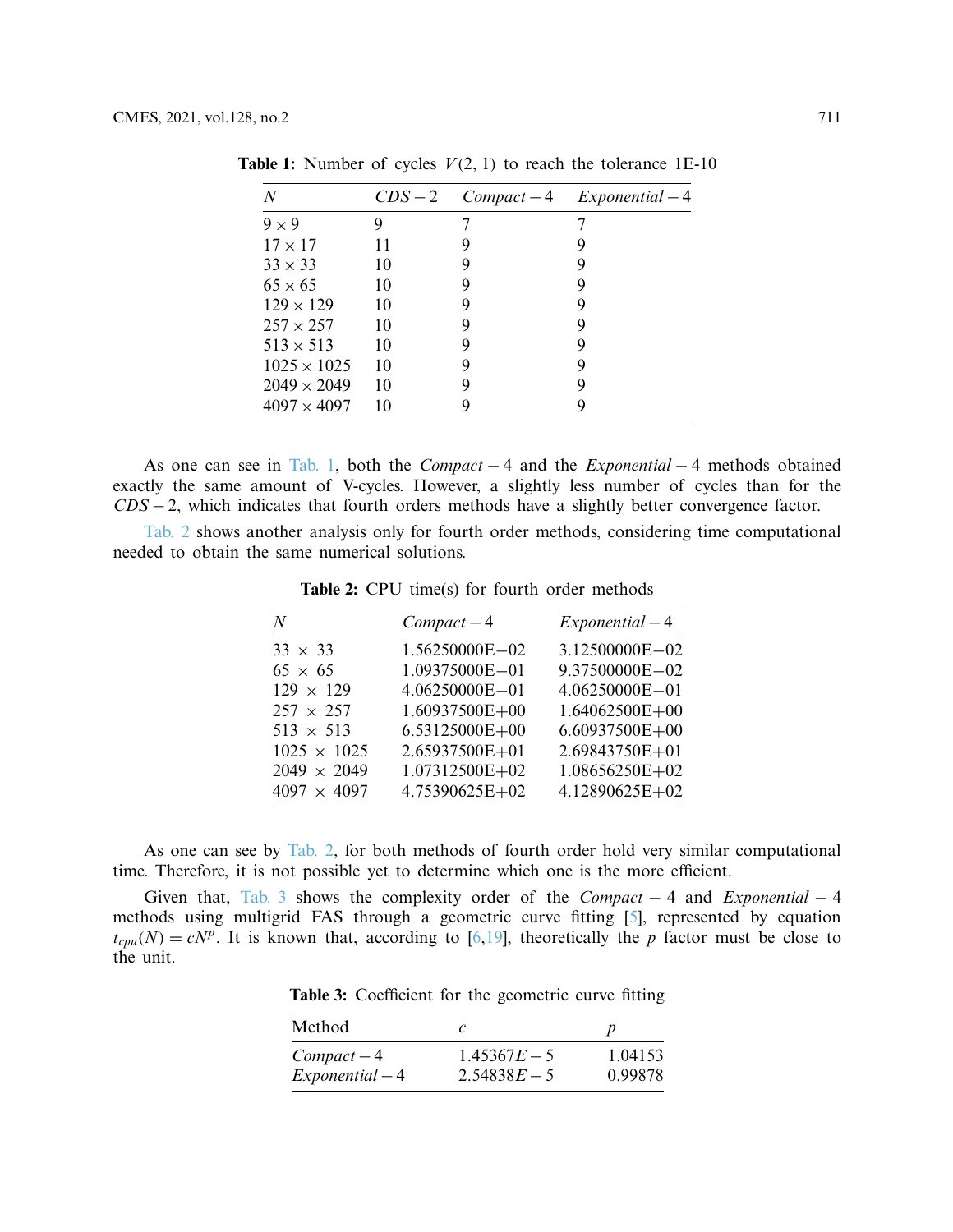Finally, after applying the curve fitting it is possible to verify that the *Exponential* −4 method obtained a more adequate complexity factor when obtaining the numerical solutions for the variable of interest *U*(1/2, 1/2), which we defined before in this paper. Note that the *Exponential* −4 method is not part of the classical compact schemes, so we believe that it is possible to extend its application to obtain numerical solutions for more complex equations, such as the Poisson equations with non-constant or anisotropic coefficients.

The results present in [Tab. 3](#page-12-2) show that the complexity factor *p* of the *Exponential* − 4 method is closer to unity, agreeing with the literature  $[6]$  $[6]$ . Therefore, from now on we choose the *Exponential* − 4 method to determine the numerical solutions for the variable  $U(1/2, 1/2)$  and generate new extrapolated solutions with sixth, eighth and tenth orders of accuracy. In order to do repeated extrapolations using the RRE, the analytical solution was not used, for instance, all the approximations were based on the apparent order  $p_U$ . For that, one can remember that the true orders of the *Exponential* −4 method are *pm* = 4, 6, 8, ..., and asymptotic order [\[17](#page-15-15)[,18](#page-15-16)] given by  $p_L = 4$ .

It is possible to observe through [Fig. 6](#page-13-0) the behavior of the true and apparent orders in the numerical solutions: without performing any extrapolations ( $m = 0$ ,  $p_0$  and  $U_{g,0}$ ). When generating the first  $(m=1, p_1$  and  $U_{g,1}$ ), second  $(m=2, p_2$  and  $U_{g,2}$ ), third  $(m=3, p_3$  and  $U_{g,2}$ ) and fourth  $(m=4, p_4 \text{ and } U_{g,4})$  Richardson extrapolations.



<span id="page-13-0"></span>**Figure 6:** Repeated Richardson extrapolation for *U*(1/2, 1/2)

Observing [Fig. 6,](#page-13-0) we concluded that numerical solutions are found with several precision orders.

The main contribution of this article is to show the possiblity to obtain a new higher accuracy solution without the require to generate a new approximation involving many neighbor points. For this, we start with high-order solution and then apply the post-processing RRE method. This would imply in a large-scale linear systems, so that a computational limitation would happen.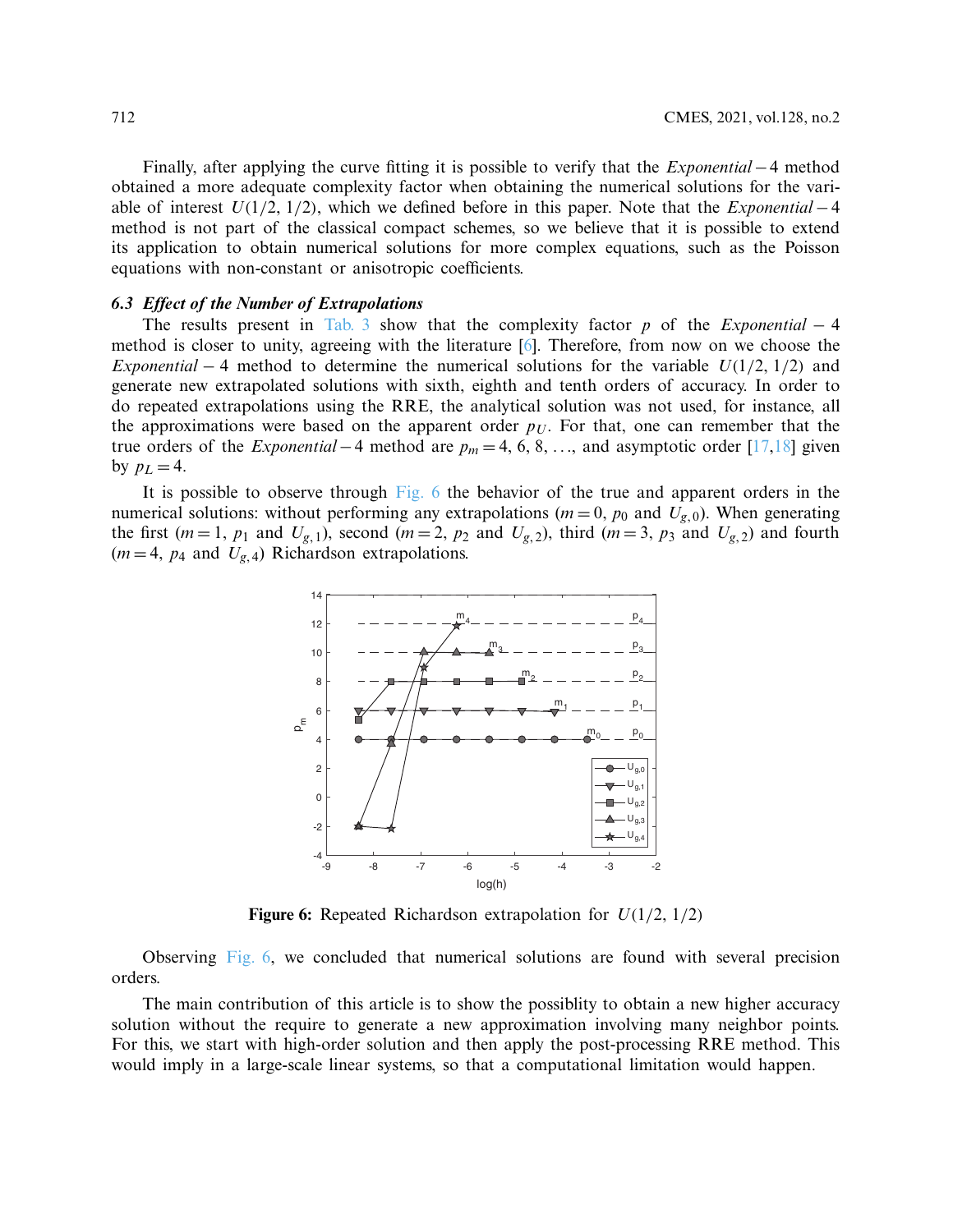In the [Fig. 6](#page-13-0) we can observe the influence of the round-off error on the discretization error, which degenerated the orders. Note that the  $U_{g,4}$  solution is affected by this type of error. With this, we believe that only solutions of tenth order  $U_{g,3}$  can be considered, excluding the degenerated part.

# **7 Conclusions**

In the present paper, our results were based on a comparison between *Compact* − 4 and *Exponential* − 4 methods with the goal of finding the best efficiency of the fourth order methods when decreasing the discretization error. In addition, without increasing the computational time when solving linear systems of large scale resulting of the discretization of the two-dimensional Poisson equation.

The fourth order methods achieved similar results when considering the number of  $V(2, 1)$ cycles when reaching the convergence, which indicates that they have a very close convergence factor.

From the curve fitting complexity analysis, the *Exponential* − 4 method obtained a better factor (smaller and closer to the unit) when compared to the *Compact*−4 method. However, both factors are close to the theoretical expected in the FAS multigrid case.

Given that, using the *Exponential* − 4 method and combining numerical solutions for the  $U(1/2, 1/2)$  variable in the different grids using the RRE, we obtained new solutions with sixth, eighth and tenth orders of accuracy, as expected by the true orders.

However, it is possible to obtain solutions with superior orders by successive applications of RRE. For that, it is only needed enough different solutions in grids *g* −1 to generate *m* repeated extrapolations, i.e.,  $m = g - 1$ .

In practice, our contribution is related to the significant reduction of computational costs during the execution of Engineering projects. It is common that projects are based on numerical solutions of problems that model, for example, heat diffusion. Thus, the strategy presented in this work allows the study of more physical phenomena, ensuring project cost reduction and high reliability.

This work is related to the exclusive approach of the Laplacian operator. However, we believe that extending this technique to the advection-diffusion operator, for example, is not difficult.

**Acknowledgement:** We would like to acknowledge the graduate program of Numerical Methods in Engineering—PPGMNE from the Federal University of Paraná, Curitiba—PR, Brazil. This study was financed in party by the Coordenação de Aperfeiçoamento de Pessoal de Nível Superior— Brasil (CAPES)—Finance Code 001.

**Funding Statement:** The authors received no specific funding for this study.

**Conflicts of Interest:** The authors declare that they have no conflicts of interest to report regarding the present study.

# **References**

<span id="page-14-0"></span>1. Okoro, F. M., Owoloko, A. E. (2010). Compact finite difference schemes for Poisson equation using direct solver. *Journal of Mathematics and Technology, (3),* 130–138. [http://eprints.covenantuniversity.edu.ng/178/](http://eprints.covenantuniversity.edu.ng/178/#.YMigwOBKiM9) [#.YMigwOBKiM9.](http://eprints.covenantuniversity.edu.ng/178/#.YMigwOBKiM9)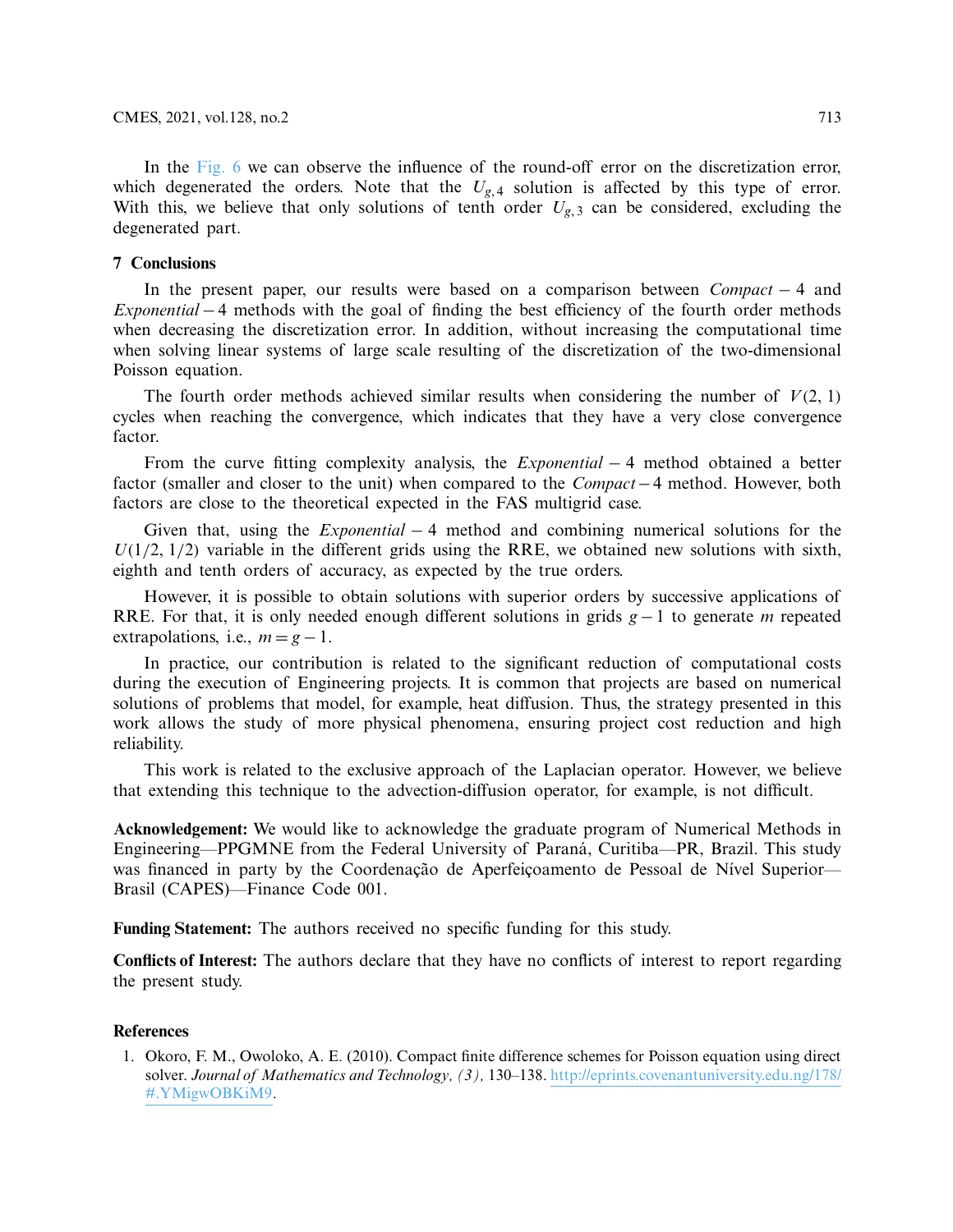- <span id="page-15-0"></span>2. Čiegis, R., Suboč, O. (2018). High order compact finite difference schemes on nonuniform grids. *Applied Numerical Mathematics, 132,* 205–218. DOI [10.1016/j.apnum.2018.06.003.](http://dx.doi.org/10.1016/j.apnum.2018.06.003)
- <span id="page-15-1"></span>3. Zhang, J., Wang, Y. (2009). Sixth order compact scheme combined with multigrid method and extrapolation technique for 2D Poisson equation. *Journal of Computational Physics, 228(1),* 137–146. DOI [10.1016/j.jcp.2008.09.002.](http://dx.doi.org/10.1016/j.jcp.2008.09.002)
- <span id="page-15-2"></span>4. Pandey, P. K. (2013). A higher accuracy exponential finite difference method for the numerical solution of second order elliptic partial differential equations. *Journal of Mathematical and Computational Science, 3(5),* 1325–1334. [http://scik.org/index.php/jmcs/article/view/1217.](http://scik.org/index.php/jmcs/article/view/1217)
- <span id="page-15-3"></span>5. Burden, R. L., Faires, J. D. (2016). *Numerical analysis*, vol. 10. Boston, Massachusetts, USA: Cengage Learning.
- <span id="page-15-4"></span>6. Trottenberg, U., Oosterlee, C. W., Schuller, A. (2000). *Multigrid*. Amsterdam, Netherlands: Elsevier.
- <span id="page-15-5"></span>7. Marchi, C. H., Araki, L. K., Alves, A. C., Suero, R., Gonçalves, S. F. T. et al. (2013). Repeated Richardson extrapolation applied to the two-dimensional Laplace equation using triangular and square grids. *Applied Mathematical Modelling, 37(7),* 4661–4675. DOI [10.1016/j.apm.2012.09.071.](http://dx.doi.org/10.1016/j.apm.2012.09.071)
- <span id="page-15-14"></span>8. Marchi, C. H., Novak, L. A., Santiago, C. D., Vargas, A. P. S. (2013). Highly accurate numerical solutions with repeated Richardson extrapolation for 2D Laplace equation. *Applied Mathematical Modelling, 37(12– 13),* 7386–7397. DOI [10.1016/j.apm.2013.02.043.](http://dx.doi.org/10.1016/j.apm.2013.02.043)
- <span id="page-15-6"></span>9. Cheney, W., Kincard, D. (1999). *Numerical mathematics and computing*. USA: Brooks/Cole Publishing.
- <span id="page-15-7"></span>10. Marchi, C. H., Giacomini, F. F., Santiago, C. D. (2016). Repeated Richardson extrapolation to reduce the field discretization error in computational fluid dynamics. *Numerical Heat Transfer, Part B: Fundamentals, 70(4),* 340–353. DOI [10.1080/10407790.2016.1215702.](http://dx.doi.org/10.1080/10407790.2016.1215702)
- <span id="page-15-8"></span>11. Marchi, C. H., Silva, A. F. C. (2002). Unidimensional numerical solution error estimation for convergent apparent order. *Numerical Heat Transfer, Part B: Fundamentals, 42(2),* 167–188. DOI [10.1080/10407790190053888.](http://dx.doi.org/10.1080/10407790190053888)
- <span id="page-15-9"></span>12. LeVeque, R. J. (2007). *Finite difference methods for ordinary and partial differential equations: Steady-state and time-dependent problems*. New Delhi: SIAM.
- <span id="page-15-10"></span>13. Gupta, M. M., Kouatchou, J., Zhang, J. (1997). Comparison of second and fourth order discretizations for multigrid Poisson solvers. *Journal of ComputationalPhysics, 132(2),* 226–232. DOI [10.1006/jcph.1996.5466.](http://dx.doi.org/10.1006/jcph.1996.5466)
- <span id="page-15-11"></span>14. Li, J., Chen, Y. (2008). *Computational partial differential equations using MATLAB*. London, UK: Chapman and Hall Book.
- <span id="page-15-12"></span>15. Pandey, P. K., Pandey, B. D. (2016). Variable mesh size exponential finite difference method for the numerical solutions of two point boundary value problems. *Boletim da Sociedade Paranaense de Matemática, 34(2),* 9–27. DOI [10.5269/bspm.v34i2.24599.](http://dx.doi.org/10.5269/bspm.v34i2.24599)
- <span id="page-15-13"></span>16. Pandey, P. K. (2016). Solving two point boundary value problems for ordinary differential equations using exponential finite difference method. *Boletim da Sociedade Paranaense de Matemática, 34(1),* 45–52. DOI [10.5269/bspm.v34i1.22424.](http://dx.doi.org/10.5269/bspm.v34i1.22424)
- <span id="page-15-15"></span>17. Marchi, C. H., Germer, E. M. (2013). Effect of the CFD numerical schemes on repeated Richardson extrapolation (RRE). *Applied & Computational Mathematics, 2,* 128. DOI [10.4172/2168-9679.1000128.](http://dx.doi.org/10.4172/2168-9679.1000128)
- <span id="page-15-16"></span>18. Marchi, C. H., Martins, M. A., Novak, L. A., Araki, L. K., Pinto, M. A. V. et al. (2016). Polynomial interpolation with repeated Richardson extrapolation to reduce discretization error in CFD. *Applied Mathematical Modelling, 40(21–22),* 8872–8885. DOI [10.1016/j.apm.2016.05.029.](http://dx.doi.org/10.1016/j.apm.2016.05.029)
- <span id="page-15-17"></span>19. Wesseling, P. (2004). *An introduction to multigrid methods*. UK: Book News, Inc. [https://www.amazon.com/](https://www.amazon.com/Introduction-Multigrid-Methods-P-Wesseling/dp/1930217080# detailBullets_feature_div) [Introduction-Multigrid-Methods-P-Wesseling/dp/1930217080#detailBullets\\_feature\\_div.](https://www.amazon.com/Introduction-Multigrid-Methods-P-Wesseling/dp/1930217080# detailBullets_feature_div)
- <span id="page-15-18"></span>20. Oliveira, M. L., Pinto, M. A. V., Gonçalves, S. F. T., Rutz, G. V. (2018). On the robustness of the xy-zebragauss-seidel smoother on an anisotropic diffusion problem. *Computer Modeling in Engineering & Sciences, 117(2),* 251–270. DOI [10.31614/cmes.2018.04237.](http://dx.doi.org/10.31614/cmes.2018.04237)
- <span id="page-15-19"></span>21. Franco, S. R., Gaspar, F. J., Pinto, M. A. V., Rodrigo, C. (2018). Multigrid method based on a space-time approach with standard coarsening for parabolic problems. *Applied Mathematics and Computation, 317(4),* 25–34. DOI [10.1016/j.amc.2017.08.043.](http://dx.doi.org/10.1016/j.amc.2017.08.043)